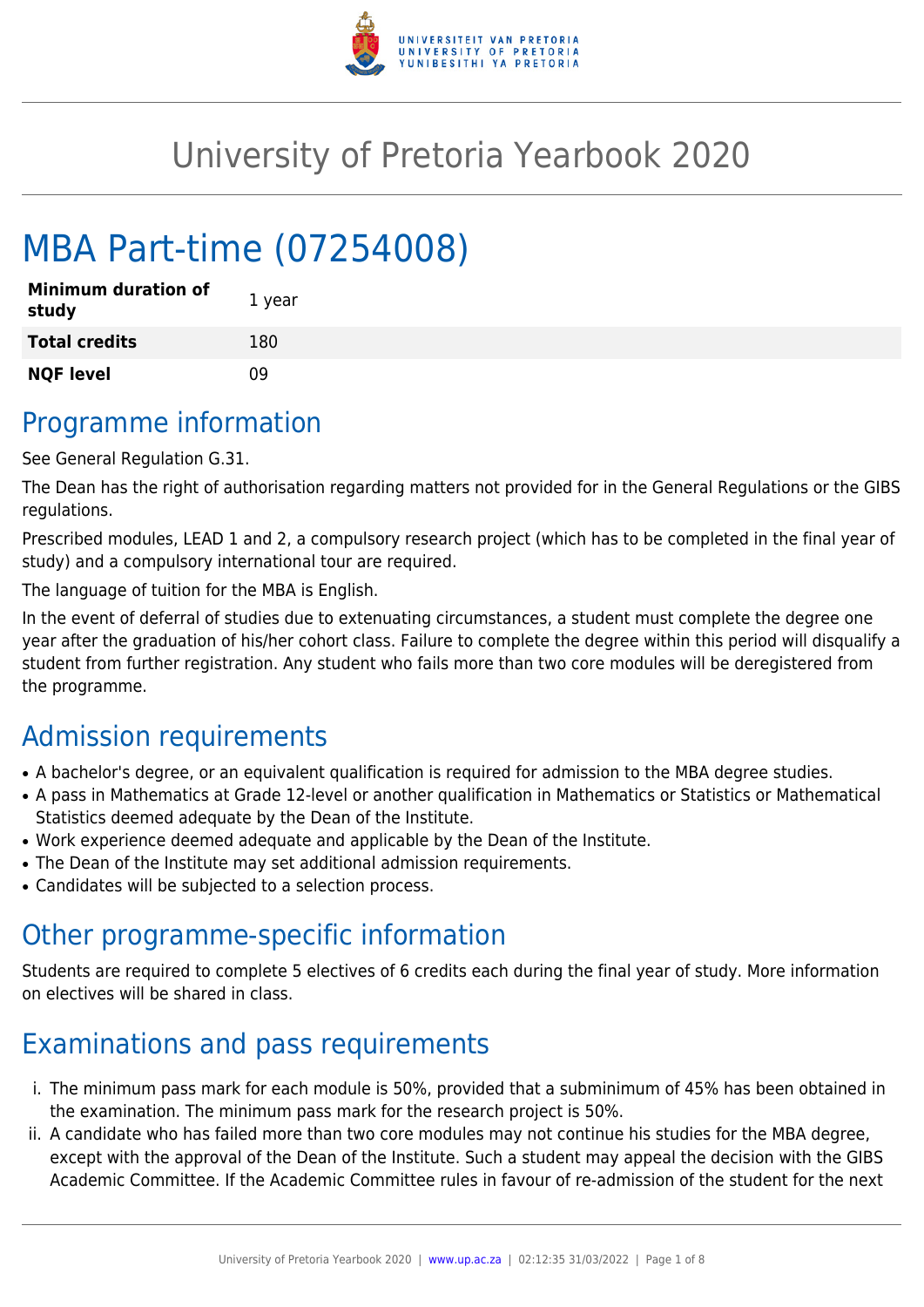

academic year due to extenuating circumstances, the student may be granted credits for modules.

- iii. Should a candidate fail an elective module, he/she may repeat the elective module or an equivalent as determined by the Dean of the Institute.
- iv. Full attendance, and completion and assessment of all requirements, are necessary for the Global module and Business strategy courses.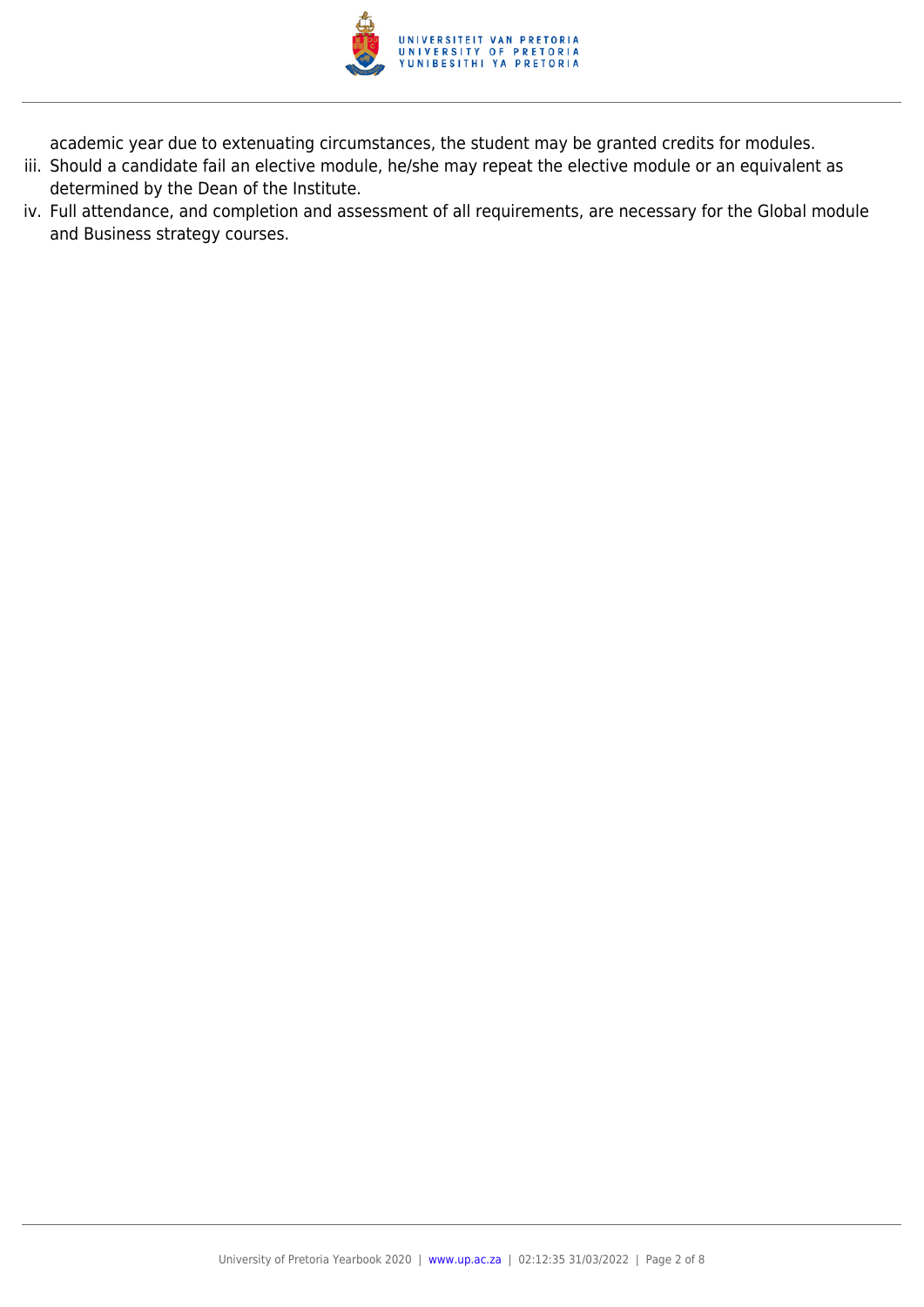

### Curriculum: Final year

**Minimum credits: 180**

### **Core modules**

#### **Global module 873 (GIA 873)**

| <b>Module credits</b>         | 0.00                                 |
|-------------------------------|--------------------------------------|
| <b>Contact time</b>           | 28 contact hours per 3 week cycle    |
| <b>Language of tuition</b>    | Module is presented in English       |
| <b>Department</b>             | Gordon Institute of Business Science |
| <b>Period of presentation</b> | Semester 2                           |
|                               |                                      |

#### **Module content**

\*Attendance module only Available from the relevant international institution.

#### **Financial and management accounting 811 (GIB 811)**

| <b>Module credits</b>         | 10.00                                |
|-------------------------------|--------------------------------------|
| <b>Prerequisites</b>          | No prerequisite.                     |
| <b>Contact time</b>           | 28 contact hours per 3 week cycle    |
| <b>Language of tuition</b>    | Module is presented in English       |
| <b>Department</b>             | Gordon Institute of Business Science |
| <b>Period of presentation</b> | Semester 1 or Semester 2             |

#### **Module content**

This module is designed to equip participants with the necessary skills to analyse and interpret financial information. Actual financial statements are analysed, and participants are expected to be familiar with real cases in the current financial press. You will become familiar with how financial statements such as balance sheets, income statements, and cash flow statements are structured. Various methods of critically evaluating them in order to make conclusions about the company's financial strength or weakness, and future possibilities such as financial failure or the probability of takeover will be discussed. Management accounting provides managers with timely and appropriate information – firstly in order to understand the cause and behaviour of costs and to meaningfully allocate these costs to products, customers and inventories; secondly to assist in planning, budgeting and decision making; and finally in order to measure performance. This module is intended as an introduction for individuals who will plan, make business decisions and evaluate the performance of business units using information derived from the accounting system.

#### **Human resource strategy 812 (GIB 812)**

| <b>Module credits</b> | 10.00                             |
|-----------------------|-----------------------------------|
| <b>Prerequisites</b>  | No prerequisites.                 |
| <b>Contact time</b>   | 28 contact hours per 3 week cycle |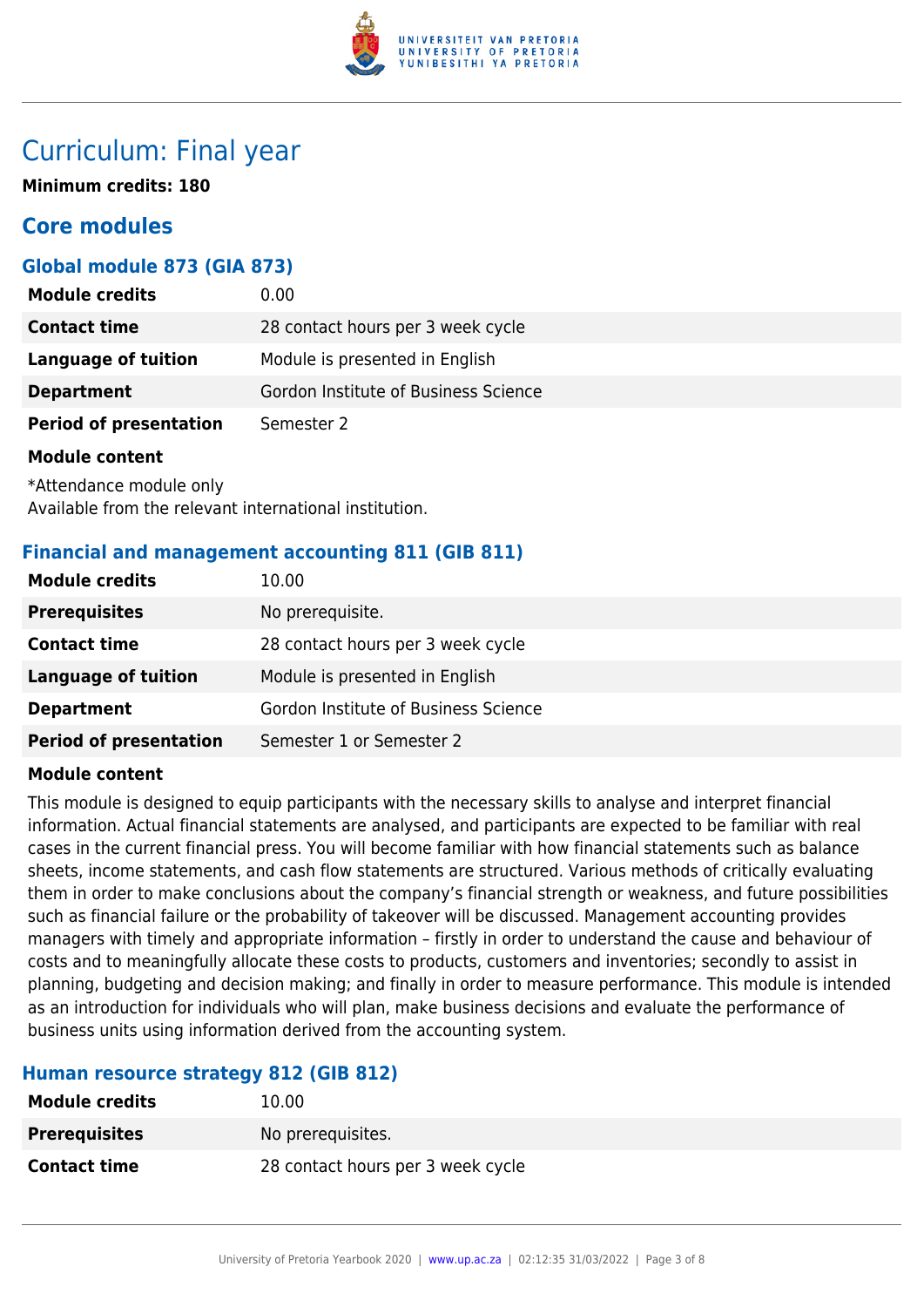

| Language of tuition           | Module is presented in English       |
|-------------------------------|--------------------------------------|
| <b>Department</b>             | Gordon Institute of Business Science |
| <b>Period of presentation</b> | Semester 1 or Semester 2             |

#### **Module content**

This module explains both how human resource systems should support the achievement of strategic objectives in context, and how line managers should manage people to achieve those objectives. Module topics include the management of strategic human resources (aligning HR and business strategy, succession planning, and the war for talent), management of HR-firm infrastructure, training and development, managing employee contributions (performance management and industrial relations), and integrating HR strategies and business strategies. The role of the line manager in managing performance will be considered, and underpinned by an overview of the causes of human behaviour in organisations. The module will include case studies to illustrate unique problems and approaches to HR strategy. You will learn the strategic value of effective management of human resources and how alternative HR strategies deliver different results.

#### **Marketing 813 (GIB 813)**

| <b>Module credits</b>         | 10.00                                |
|-------------------------------|--------------------------------------|
| <b>Prerequisites</b>          | No prerequisites.                    |
| <b>Contact time</b>           | 28 contact hours per 3 week cycle    |
| <b>Language of tuition</b>    | Module is presented in English       |
| <b>Department</b>             | Gordon Institute of Business Science |
| <b>Period of presentation</b> | Semester 1 or Semester 2             |

#### **Module content**

This module teaches a systematic approach to marketing decision making in order to match continuously changing market opportunities with the internal resources of the company in terms of production capacity, people and finance. Key topics include understanding the market and the customers, analysing marketing opportunities, developing marketing strategies, planning marketing programmes, and assessing new directions for marketing, particularly the impact of e-business. By critically examining an extensive theoretical base of marketing literature, and reviewing local and international case studies, you will develop the skills and insights required to formulate and evaluate an effective marketing strategy within the context of overall corporate objectives. You will evaluate the changing role of marketing in the knowledge economy, and how marketing interfaces with other functional areas within the organisation.

#### **Operations management 814 (GIB 814)**

| <b>Module credits</b>         | 10.00                                |
|-------------------------------|--------------------------------------|
| <b>Prerequisites</b>          | No prerequisites.                    |
| <b>Contact time</b>           | 28 contact hours per 3 week cycle    |
| <b>Language of tuition</b>    | Module is presented in English       |
| <b>Department</b>             | Gordon Institute of Business Science |
| <b>Period of presentation</b> | Semester 1 or Semester 2             |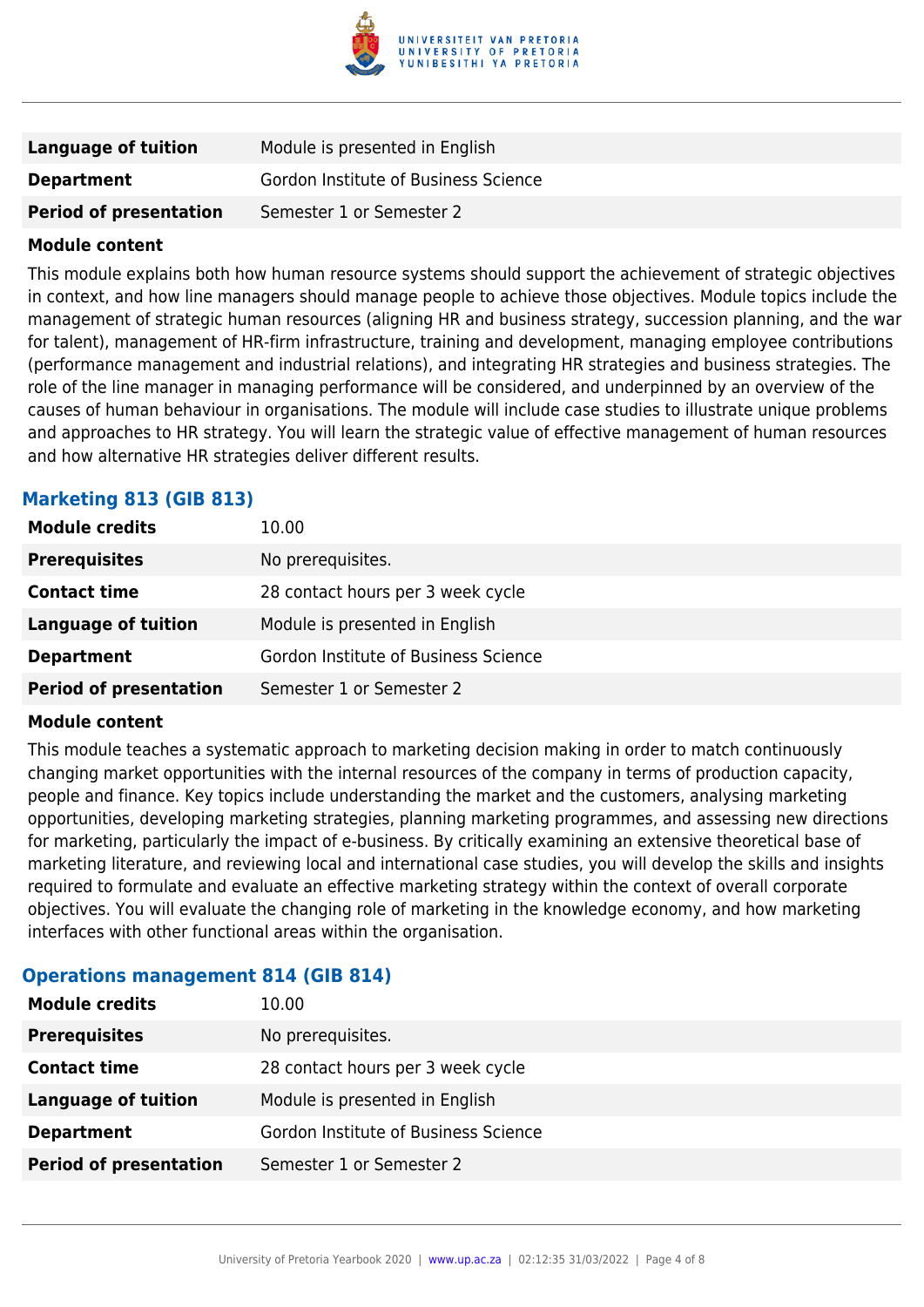

#### **Module content**

This module examines how an organisation's structures, systems and processes contribute to its competitive position. This involves management of the processes whereby inputs such as labour, materials and equipment are converted to products or services that meet customers' needs at an acceptable cost. Improving performance cross-functionally and across the value chain is an important focus. Topics include functional versus corporate operations strategy, operations' reactive role, service-delivery systems design, process choice, quality management and improving operations, time and productivity, aligning operations to markets, and the impact of technology developments on the service-delivery system. You will be able to analyse an operating system's efficiency in terms of process design, capacity and quality of service, and make recommendations to improve its design or operation. You will have a greater appreciation of the need to manage integrated processes across the value chain to achieve business success.

#### **Integrated business simulation 852 (GIB 852)**

| <b>Module credits</b>         | 5.00                                 |
|-------------------------------|--------------------------------------|
| <b>Contact time</b>           | 12 contact hours per 3 week cycle    |
| Language of tuition           | Module is presented in English       |
| <b>Department</b>             | Gordon Institute of Business Science |
| <b>Period of presentation</b> | Semester 2                           |

#### **Module content**

This course is based on the premise that everyone has the capacity to succeed in an entrepreneurial setting, although some people may have a greater propensity to succeed than others. The intention of this course is to demystify the phenomenon broadly referred to as entrepreneurship; to make it easily understood as a business concept, readily accessible as a career option and practically applicable as a style of management. The course provides a broad perspective on entrepreneurship and its strategic importance and social relevance. It also provides an understanding of and approach to managing the issues involved in pursuing an entrepreneurial career path. It integrates different aspects of the MBA in developing a business plan for a potential entrepreneurial idea, and thus provides a practical application of concepts dealt with in other MBA courses.

#### **Global business strategy 861 (GIB 861)**

| <b>Module credits</b>         | 0.00                                 |
|-------------------------------|--------------------------------------|
| <b>Contact time</b>           | 7 contact hours                      |
| Language of tuition           | Module is presented in English       |
| <b>Department</b>             | Gordon Institute of Business Science |
| <b>Period of presentation</b> | Semester 1 or Semester 2             |

#### **Module content**

This module will prepare students for the global elective by examining what makes countries and companies competitive globally. The concepts introduced at the beginning of the first year in the competitive organisation as part of the orientation programme will be re-visited and students will be helped to draw on their entire MBA experience to develop the critical ability to identify factors that enhance and restrain competitiveness. Special attention is given to the relative competitiveness of South Africa and the countries and regions to be visited, with special reference to the industries that will be studied.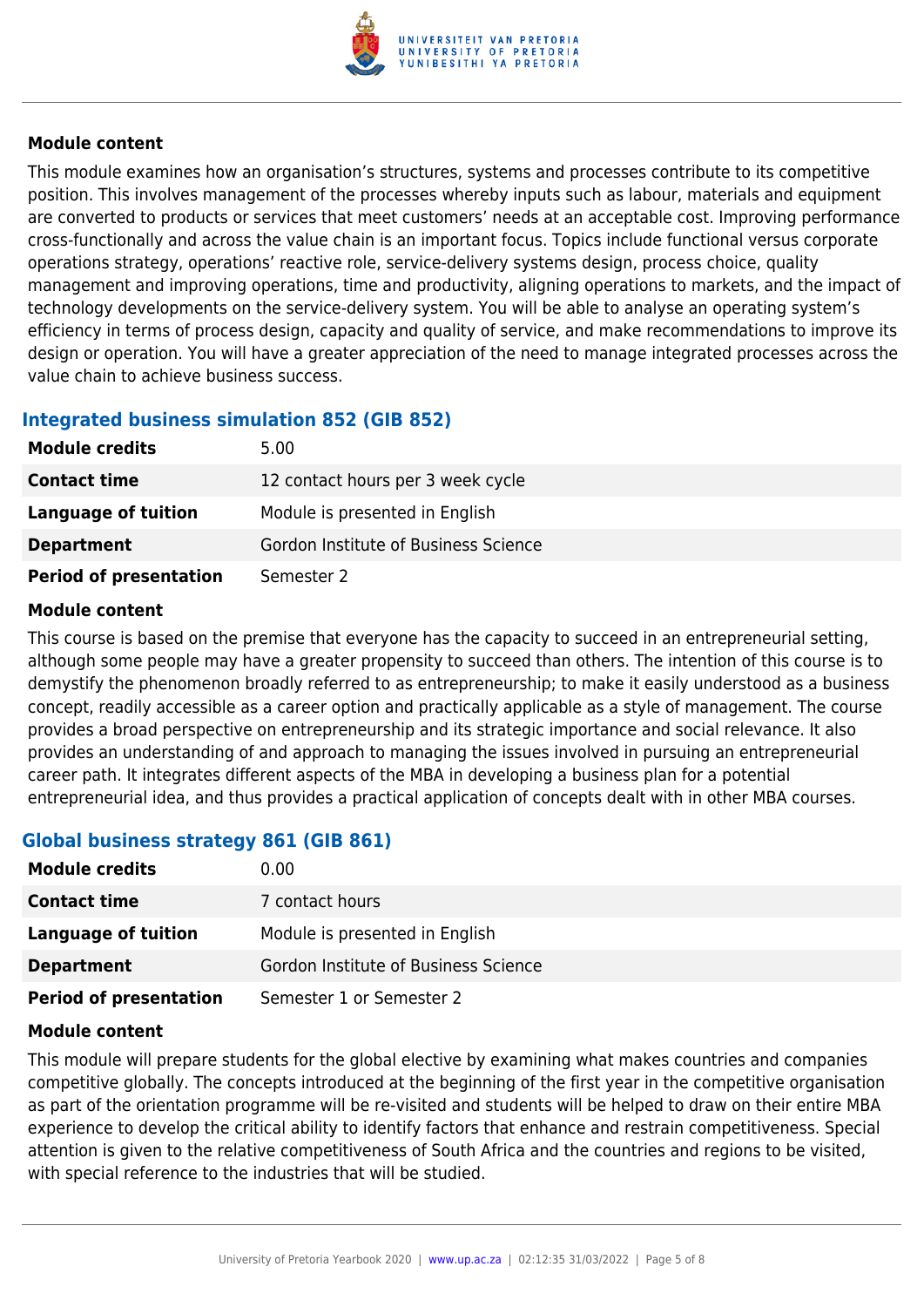

#### **Decision making 862 (GIB 862)**

| <b>Module credits</b>         | 12.00                                |
|-------------------------------|--------------------------------------|
| <b>Contact time</b>           | 28 contact hours per 3 week cycle    |
| Language of tuition           | Module is presented in English       |
| <b>Department</b>             | Gordon Institute of Business Science |
| <b>Period of presentation</b> | Semester 2                           |

#### **Module content**

This module examines strategic decision making in various contexts. The aim of this module is to delve into the structure of decision making and decision making styles and practices.

#### **Leadership 843 (GIF 843)**

| <b>Module credits</b>         | 12.00                                |
|-------------------------------|--------------------------------------|
| <b>Prerequisites</b>          | No prerequisites.                    |
| <b>Contact time</b>           | 24 Hours                             |
| Language of tuition           | Module is presented in English       |
| <b>Department</b>             | Gordon Institute of Business Science |
| <b>Period of presentation</b> | Semester 1 or Semester 2             |

#### **Module content**

This course examines the often conflicting ethical, social and economic responsibilities of business leaders operating in a dynamic market. The aim of the course is to equip business leaders for the dilemmas and decisions that they face because of the dynamic and complex environment they operate in. The course reviews leadership styles and ethical principles and how these impact the quality of difficult decisions. Also covered are the governance principles and processes required to develop the desired culture of responsibility and appropriate conduct in a business.

#### **Innovation and design 844 (GIF 844)**

| <b>Module credits</b>         | 12.00                                |
|-------------------------------|--------------------------------------|
| <b>Prerequisites</b>          | No prerequisites.                    |
| <b>Contact time</b>           | 12 contact hours                     |
| <b>Language of tuition</b>    | Module is presented in English       |
| <b>Department</b>             | Gordon Institute of Business Science |
| <b>Period of presentation</b> | Semester 1 or Semester 2             |

#### **Module content**

This course is designed to provide insight into the role of Innovation and Design and an understanding of how this is achieved in practice. The course covers the types, drivers, challenges and strategies of innovation, open and closed innovation, the connection between innovation and customer value, strategy, strategic capability and execution, the theory of innovation science, the practice of Innovation in action, how to build an appropriate innovation portfolio, and the challenges of innovation within an existing operation.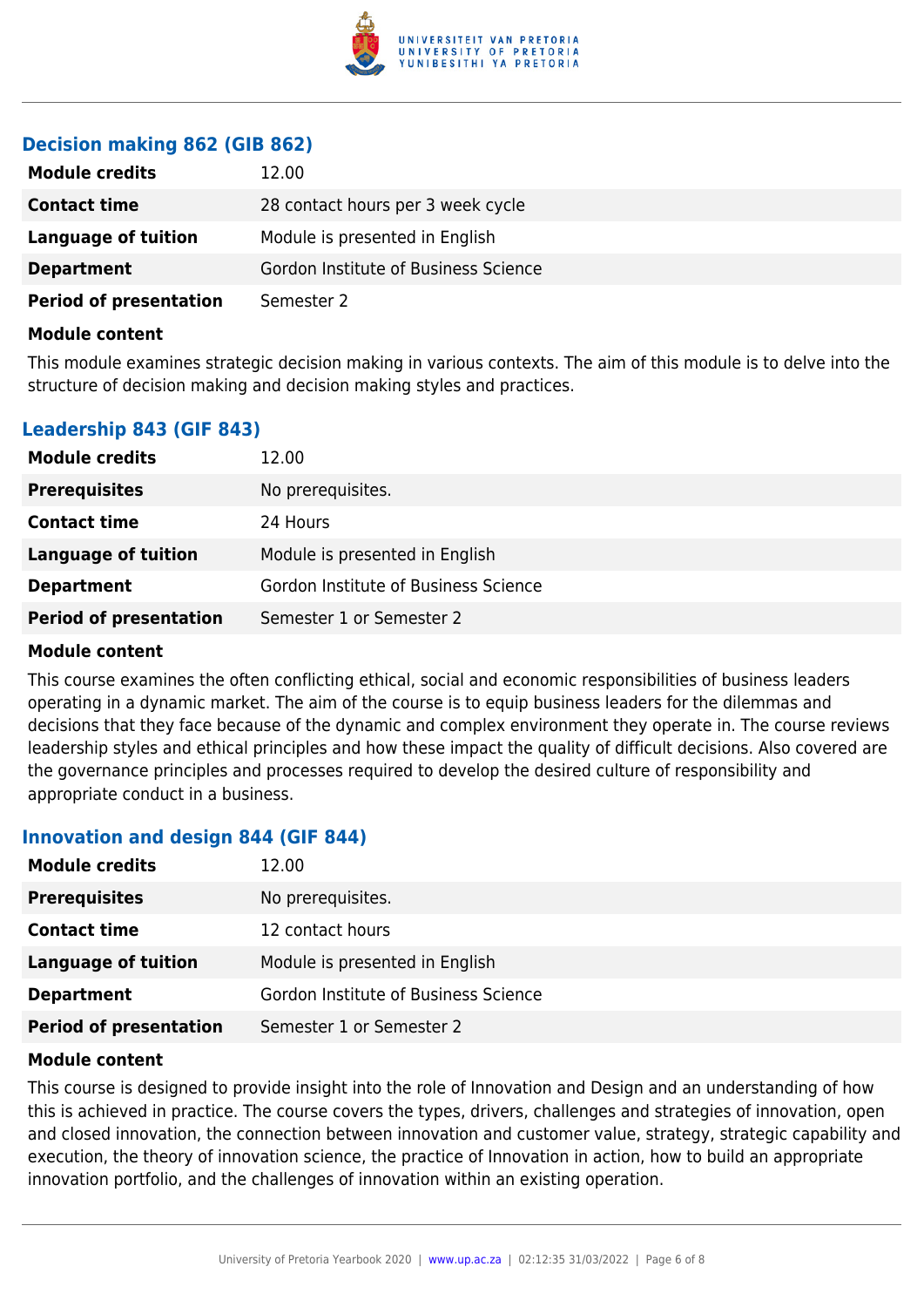

### **Environment of business 846 (GIF 846)**

| <b>Module credits</b>         | 12.00                                |
|-------------------------------|--------------------------------------|
| <b>Contact time</b>           | 28 contact hours per 3 week cycle    |
| Language of tuition           | Module is presented in English       |
| <b>Department</b>             | Gordon Institute of Business Science |
| <b>Period of presentation</b> | Semester 1 or Semester 2             |

#### **Module content**

The subject of business valuation is central to leadership. The major learning objectives of this course will be to make students familiar with valuation methods so that they feel confident making effective financial decisions. Specific outcomes include: analysing historical performance and benchmarking; forecasting drivers of performance and cash flows; effective business modelling and spreadsheet design; estimating the cost of capital; evaluating optimal capital structure and funding decisions; alternative valuation methods (APV, WACC, Multiples); estimating synergies in mergers and acquisitions; negotiating the sale or purchase of a business; deal terms and structuring options for business transactions; leveraged and management buy-outs.

#### **Strategic implementation 854 (GIF 854)**

| <b>Module credits</b>         | 12.00                                |
|-------------------------------|--------------------------------------|
| <b>Contact time</b>           | 28 contact hours per 3 week cycle    |
| Language of tuition           | Module is presented in English       |
| <b>Department</b>             | Gordon Institute of Business Science |
| <b>Period of presentation</b> | Semester 1                           |

#### **Module content**

The course will introduce students to different challenges faced by the CEO in strategy formulation and implementation. The purpose of the course is to create a deep appreciation of the basic concepts in strategy and their application in real situations both at corporate and business unit levels. The objectives of the course are to provide an understanding of: the determinants of and processes in the formulation and implementation of strategy; an integrated view of the different themes and concepts in strategy and their relevance in different contexts; an integrated view of all the functional areas of management; and the current strategic concerns of South African and International companies in the contexts of significant changes in the business environment. Topics included are corporate strategy, business and competitive strategy, core competencies, strategic intent, growth and diversification models and interface between strategy and leadership.

#### **Mini dissertation:Applied business analysis and research 872 (GIF 872)**

| <b>Module credits</b>         | 45.00                                |
|-------------------------------|--------------------------------------|
| <b>Contact time</b>           | 28 contact hours per 3 week cycle    |
| Language of tuition           | Module is presented in English       |
| <b>Department</b>             | Gordon Institute of Business Science |
| <b>Period of presentation</b> | Semester 2                           |